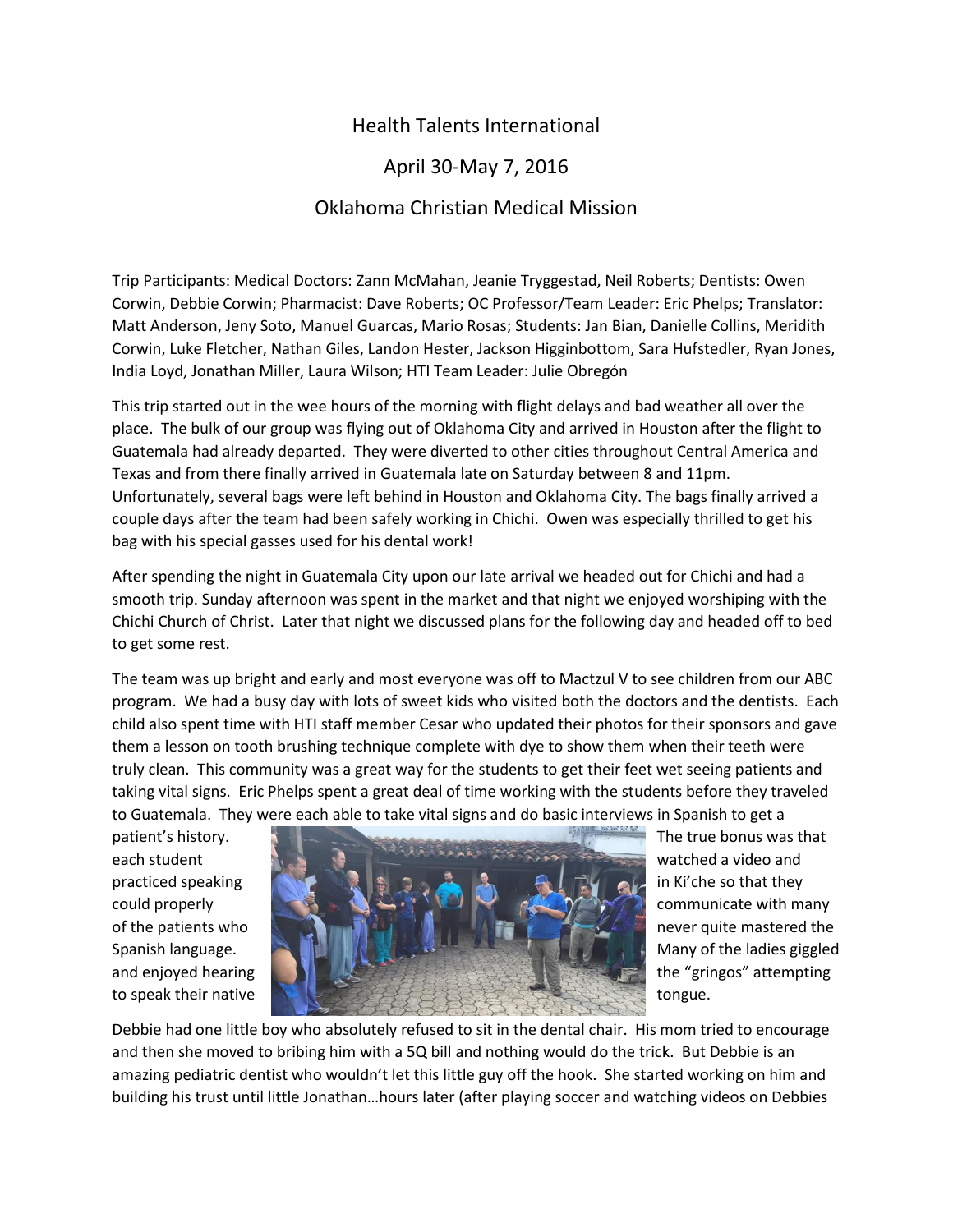phone, after getting tickled and warming up to Debbie) finally agreed to let Debbie look at his teeth and give him a quick tooth brushing. Hopefully little Jonathan won't be so afraid next time he has to see the dentist thanks to Debbie!



The second group of doctors this day went to Clinica Caris to hold a referral clinic for patients they needed to do further exams on or who needed simple procedures. The patient volume was smaller but those who attended clinic at Caris still had an interesting day, although sad when they saw a patient going into liver failure without much hope for improvement. Despite sad cases like this it is encouraging to see what a difference prayer makes in the lives of these patients. Praying with them for their wellbeing and that of their family is often the right medicine.

Tuesday was our far away day. Most of the clinic sites were a good distance away so we hit the road quickly after breakfast. The group divided up between four sites, Las Cuevas, Saquilla and Patzite where the sites for the bulk of the team and Owen, Julie and Jackson headed to Clinica Caris with Dr. Aura Alvarez to see special patients for surgical procedures like wisdom teeth removal. Each group had a full day in the communities. Since we had the help of so many great MD's on this team it gave us the freedom to spend more quality time with the ABC children and their parents. There were some truly bright children in the bunch. Sister Jeny Soto, HTI's newly hired Scholarship Coordinator particularly enjoyed visiting with ABC students who aspire to continue their education at the high school or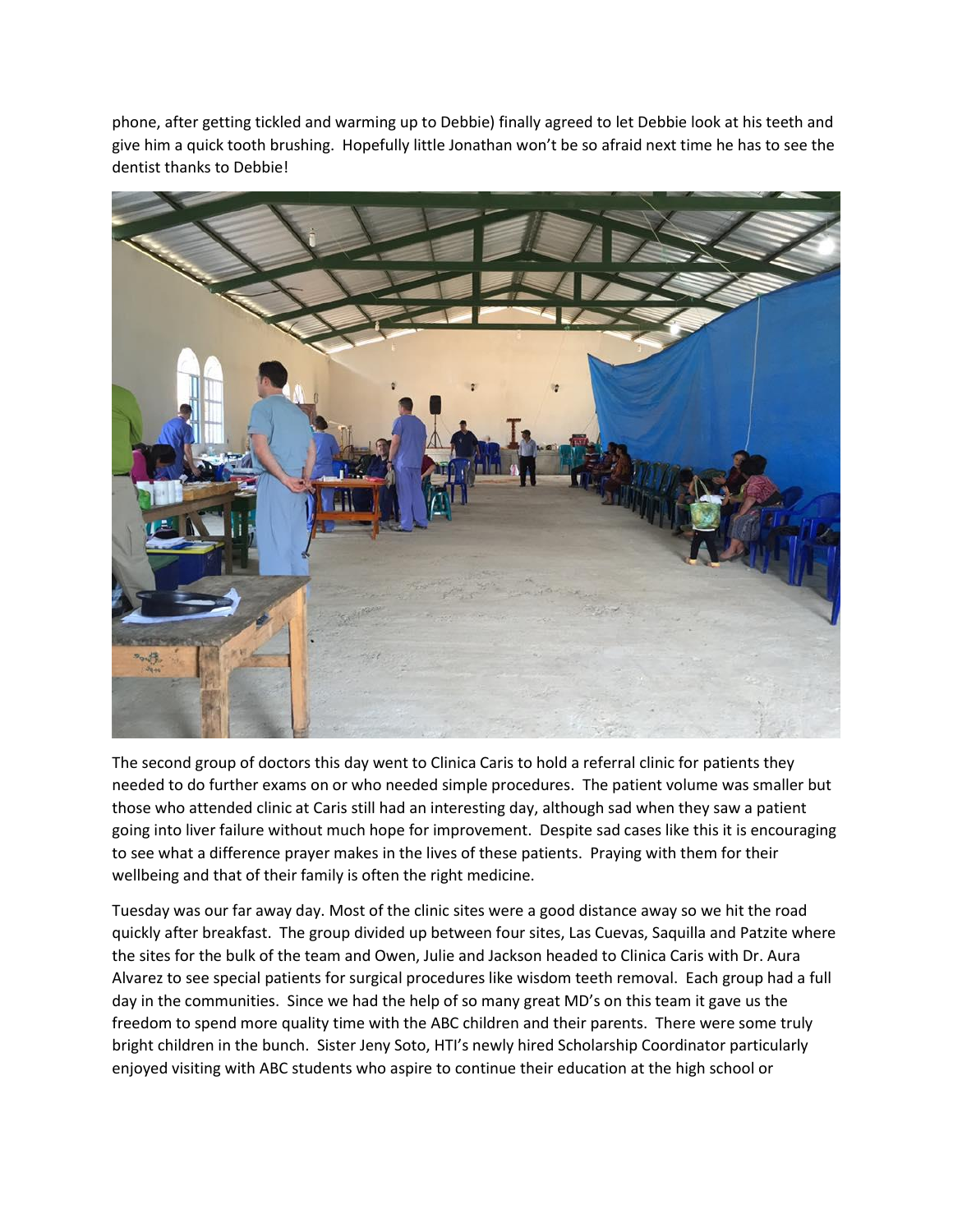university level. She gave them great tips to help them prepare themselves and motivate them to work toward these great goals of furthering their education and becoming professionals.

The group from Las Cuevas was the last to arrive at Hotel Santo Tomas at the end of the day, a little dusty and a lot hungry! Thankfully dinner was served shortly after they arrived and that was soon followed by our devotional time. Eric served as the chaplain for the week, asking the team to consider some though provoking question each day. The devotional time which hit home the hardest was when he started out asking everyone what we worry about. We went around the circle discussing our concerns about school, jobs, transportation, health, some of the students worried about upcoming exams or wondered if they would get into their favorite medical school. After we discussed this for a few moments Eric proceeded to ask what we thought our patients from that day worry about. That question turned our thoughts toward the worries of the poor, hard working day laborers, market vendors, bus drivers and shoe shiners we had been treating over the past few days. We thought that their worries were much more likely to be things like "how can I feed my children?" or "who can we afford medical care for my ailing family member?". Eric brought us around to the point by reading us the verse from Matthew 6:25-34 "Therefore I tell you, do not worry about your life, what you will eat or drink; or about your body, what you will wear. Is not life more than food, and the body more than clothes?" We all have worries, no matter if we are from the USA or Guatemala and all those worries need to be turned over to our amazing Heavenly Father who cares for us like none other!

When Wednesday rolled around we were up early and ready to roll off to Chicua, Las Trampas and Xepol for another day full of sweet children's faces and dying teeth. We once again split up into four groups with the fourth headed to Caris but this time Dr. Owen and Julie were accompanied by Meredith and Dr. Andrea Lux. Dr. Owen was a great asset to the team not only because he was able to treat some more complicated cases but because he helped our local dentists Aura and Andrea learn some great techniques for removing some of those more stubborn teeth. His help with their training is something that we certainly couldn't put a price tag on!

What would a mission trip be without translators?! This team certainly owed a big



debt to Matt, Manuel and Mario for helping translate for each of the doctors. Matt and Zann made a great team and joked that by the end of the week Matt was so familiar with the questions Zann asked each child that he could have done the check-ups without Zann's help! That might be a bit of a stretch but Matt did a wonderful job and made Zann's job much easier. Manuel and Jeanie worked together all week as well. Jeanie was so blessed by Manuel's ability to translate direct from Ki'che to English and our patients were put at ease knowing that their situations were being completely understood despite the language barrier. Dr. Neal was paired up with Mario for the week. The two of them got along great and